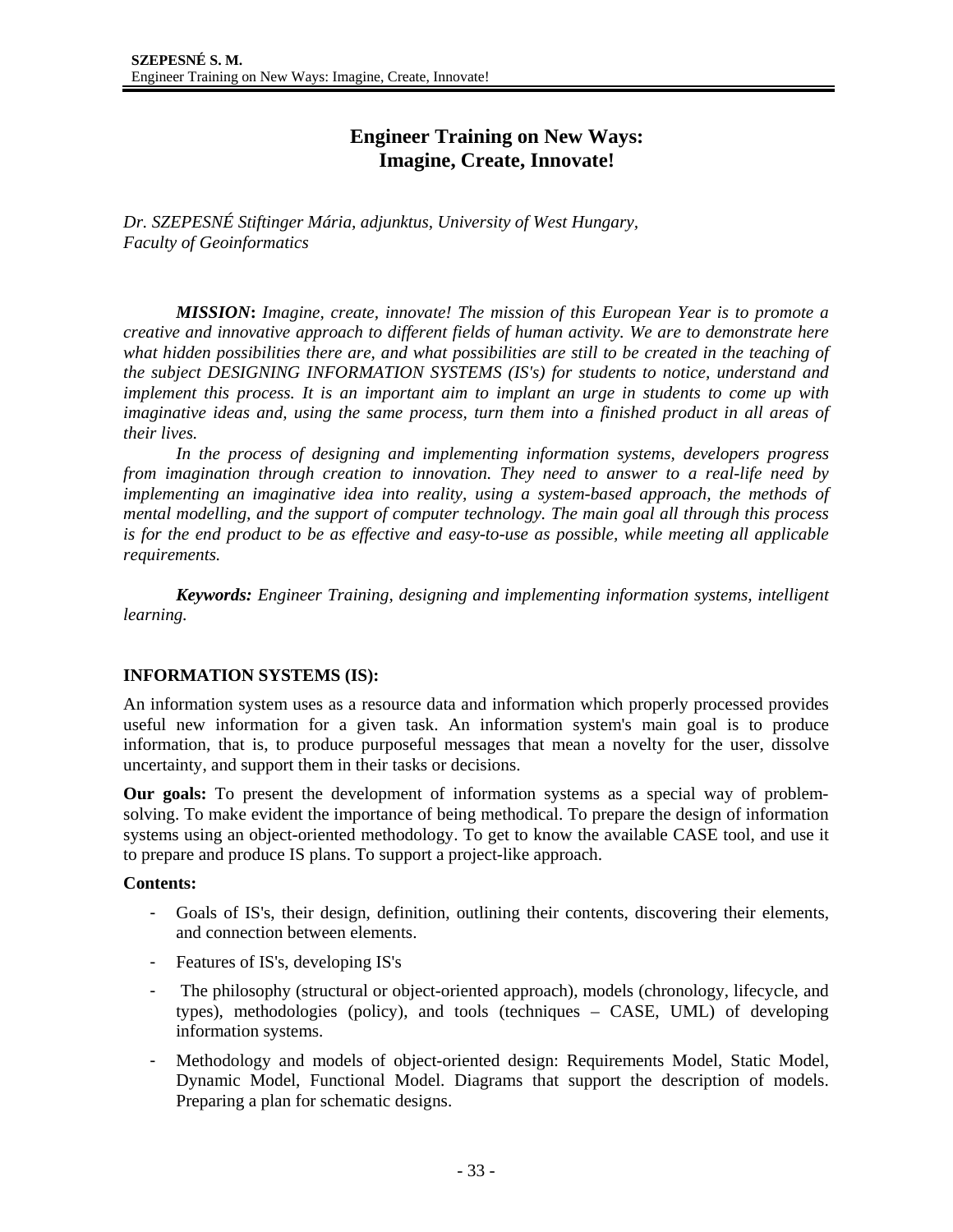**Requirements:** After completing the tasks students should be able to identify the main characteristics of a system, as well as its static and dynamic elements. They are supposed to have routine knowledge of how to use a CASE system, and of the services of information systems. They should be fluent in the process of designing information systems, from creating models of the solution, through preparing documentation to the end product.

## **Competencies to be cultivated:**

Apart from the possibilities that spur from the subject itself, we promote the development and cultivation of special competencies. Analysis is needed for this, as these skills and competencies will not emerge automatically with acquiring factual knowledge of the subject, only through conscious pedagogical and methodological efforts.

Designing information systems is impossible without the skills of *intelligent learning*, *understanding deeper context*, analysing connections between elements of a system, which forms part of an object-oriented technology.

The object model of an IS should contain a class diagram that represents and interprets the elements and the connections between them.



Our task is to develop the skills of *applicable knowledge, the applying of knowledge to real-life situations*, as an information system is always the solution of a real-life problem with the support of computer technology. The tasks direct the students through a supervised project of designing an information system, using individual ideas and tools. In the planning phase each student draws up the plan of an information system that fits into their field of interests, knowledge, and current tasks, so they can realise their own ideas, dreams and imagination. Each task consists of five units to avoid flaws in system design, and to promote *feedback and supervision* from themselves and from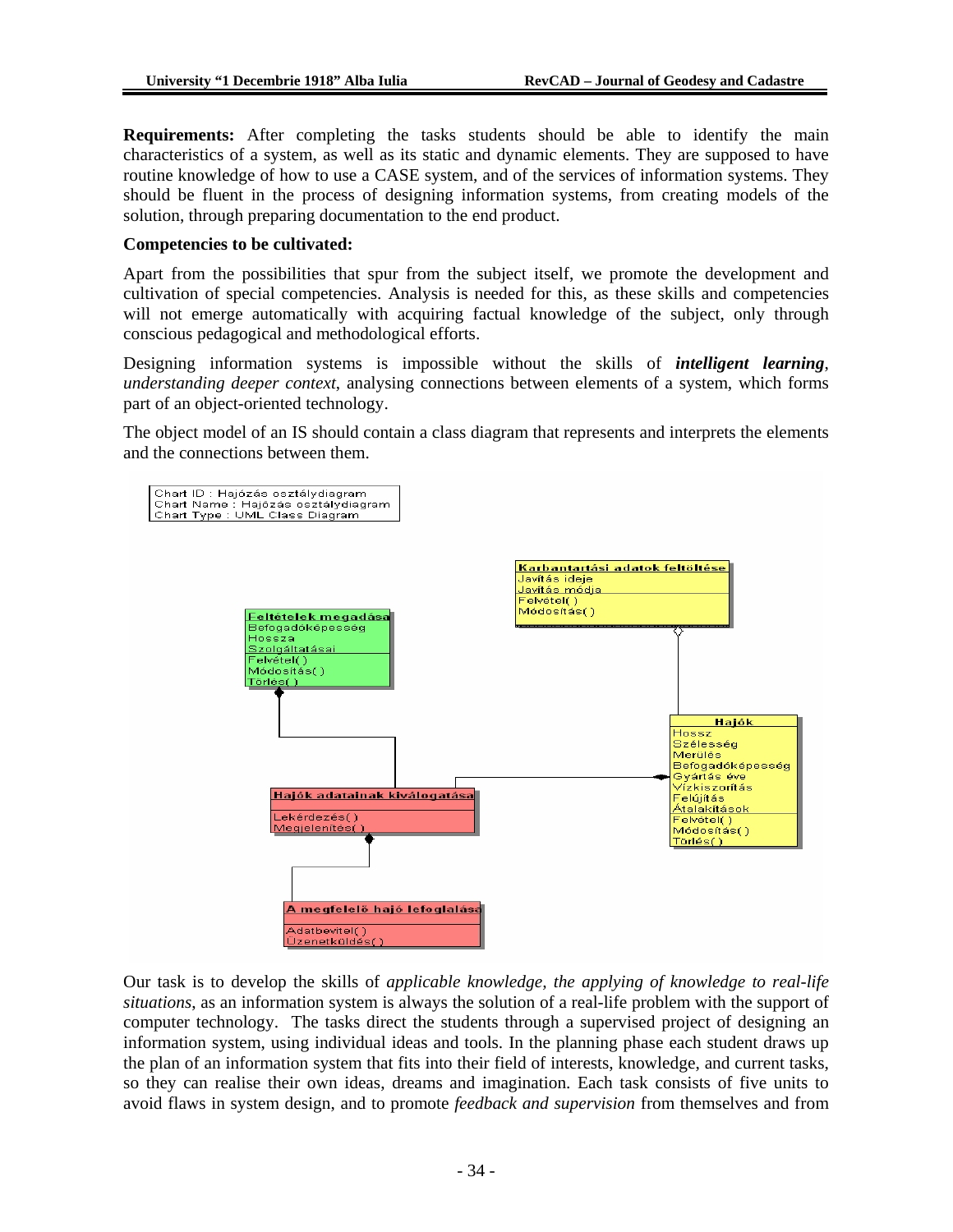the tutors. Accomplishing the tasks requires *application of the acquired knowledge in different situations*.

The most important goal of teaching computer technology is to make *digital literacy* a routine skill. Elements of digital literacy make it possible for the user to benefit from the features that computers provide, as e.g. the use of text and chart editors and other user applications. The knowledge of Internet and networks in general is also important, as are multimedia applications. Some knowledge of these is brought on from earlier studies. We build on, and also broaden this knowledge when designing IS's. When using the internet it is important to emphasise that a smaller amount of information arrived at by purposeful, narrowed-down searching is worth more than an abundant quantity of information. Using the eGeo educational portal also serves as a method of making *digital literacy* a routine skill. This is an educational support system based on the Moodle framework, incorporating some elements of web2.0. Some services of this system will be used here for demonstration.

Improving *problem-solving skills* is a life-long task. According to Guilford creation is a determined process, which is limited from start by the goals that are set out (1967). In this interpretation creativity is the same as problem-solving (or, in a sense, system design)

When developing creative thinking one should remember that thinking is a time-consuming activity.

The time-span of the thinking process can be followed on two levels:



Preparation – Collecting Data – Latency – Realisation – Justification Feasibility Study – Analysis – Planning – Implementation - Verification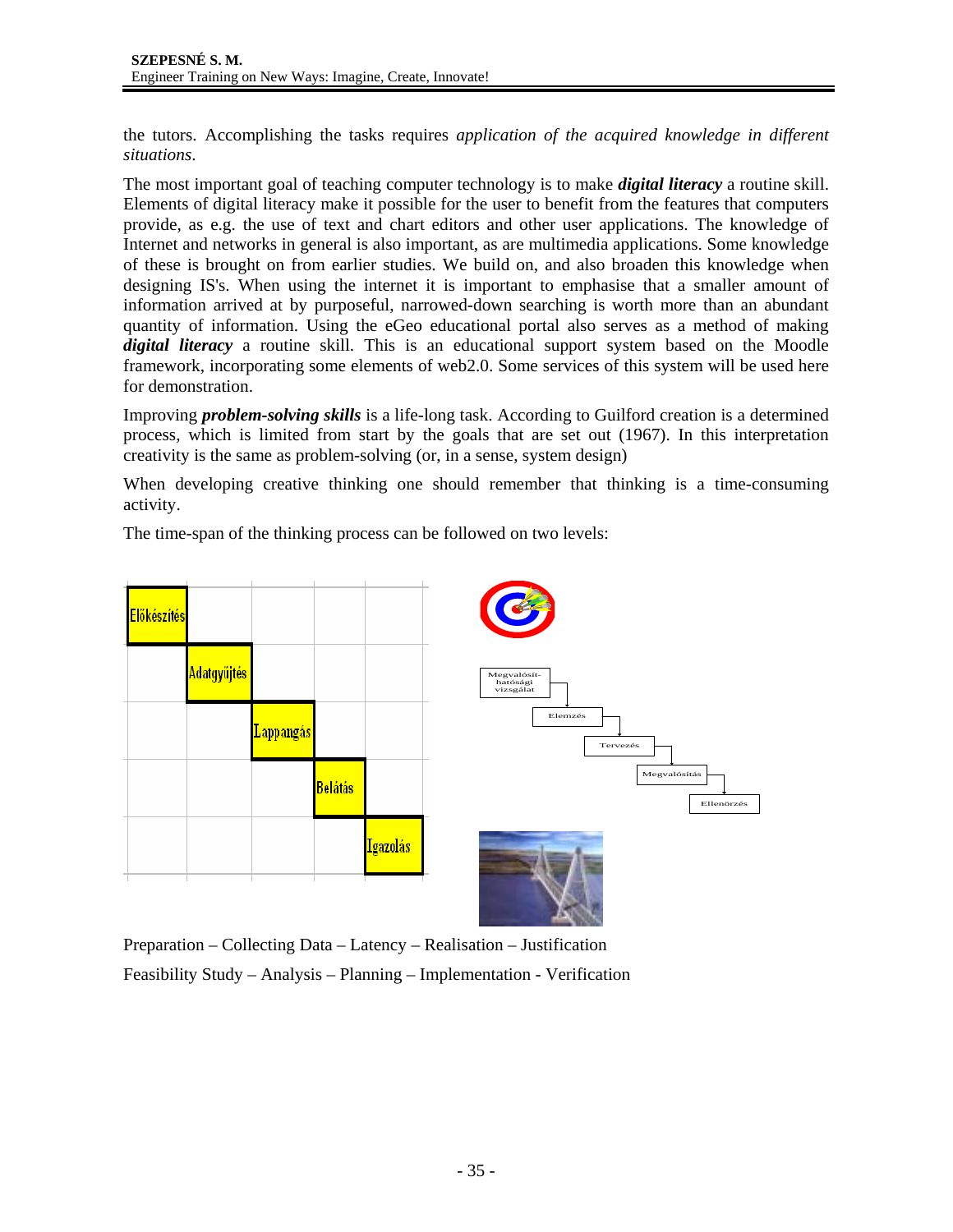

## **Creative thinking**

Creativity is the process of forming notions or hypotheses, trying them, and communicating the results. Characteristics of creative thinking are: vivid imagination, intuition, ingenuity, originality, divergent thinking, flexibility of thought, searching for new solutions, receptiveness for the unknown, sensibility for problems.

## Cognitive skills:

General cognitive skills: interpretation of written text, general memory, overall cognitive speed, perception skills, observation skills, concentration skills, ability to seek out the substance, analytical thinking, inductive and deductive thinking, swiftness of processing information, associative skills, conclusive thinking, ability to represent problems, ability to form chains of conclusions.

Specific mental abilities: trained perception, visualisation, transformation skills, and abstraction skills.

Creativity requires the conscious use of thought processes.



Let me emphasise the possibilities of improvement for the elements of divergent thinking, as I think this is indispensable for creative thinking, and talked about much less than other elements of thinking.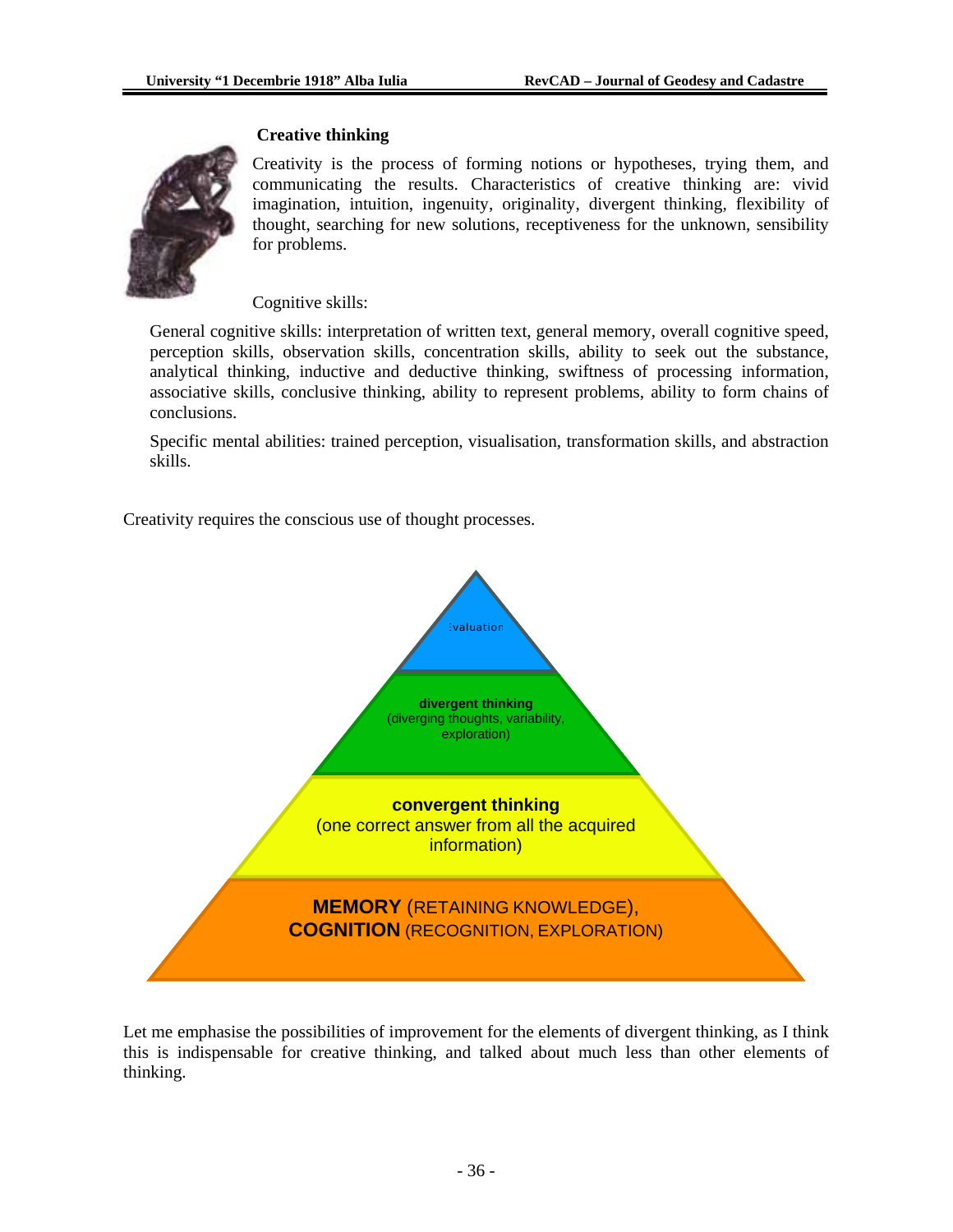Efforts at improving elements of divergent thinking:

- *1.* Conscious and purposeful application of computer equipment can help improve the *swiftness and lightness of thinking*. The presence of these qualities might be indicated by an abundance of ideas, *working out multiple solutions for a problem, varying and ordering of solutions*.
- 2. **Flexibility of thinking,** adaptation to changing situations can also be interpreted as approaching the same problem from different points of view. We facilitate the development of this ability by getting to know different models of an IS. These are drawn out in teamwork, using the CASE tool



Requirements Model - Object Model – Dynamic Model – Functional Model

Students need to prepare the same models when they work individually on their own projects. This supports the development of their *skills to discover knowledge in different contexts*.

- 3. **Originality** can be measured with distant associations, exceptional ideas. Individual tasks have a high potential for originality. The need for detailed documentation of the tasks promotes the sharing of original, unique and individual thoughts, while analyzing the documentation gives the lecturer a chance to bring attention to the importance of these skills.
- 4. **Sensibility** to recognise and define problems can be improved by *promoting students' autonomy.* The topic of individual projects is chosen by the students themselves, limited only by solvability. The students sum up the idea in a few written sentences. This in turn is analysed by the lecturer, who also checks it for originality, than he/she can either accept the project, propose changes to it, or ask for a new project. Student and lecturer communicate with each other through the educational portal, as the table below shows. Of course, personal meetings can also be arranged, especially if there's a difference of opinion between student and lecturer, or if the student requires so. Forums can also be created, to facilitate group-work.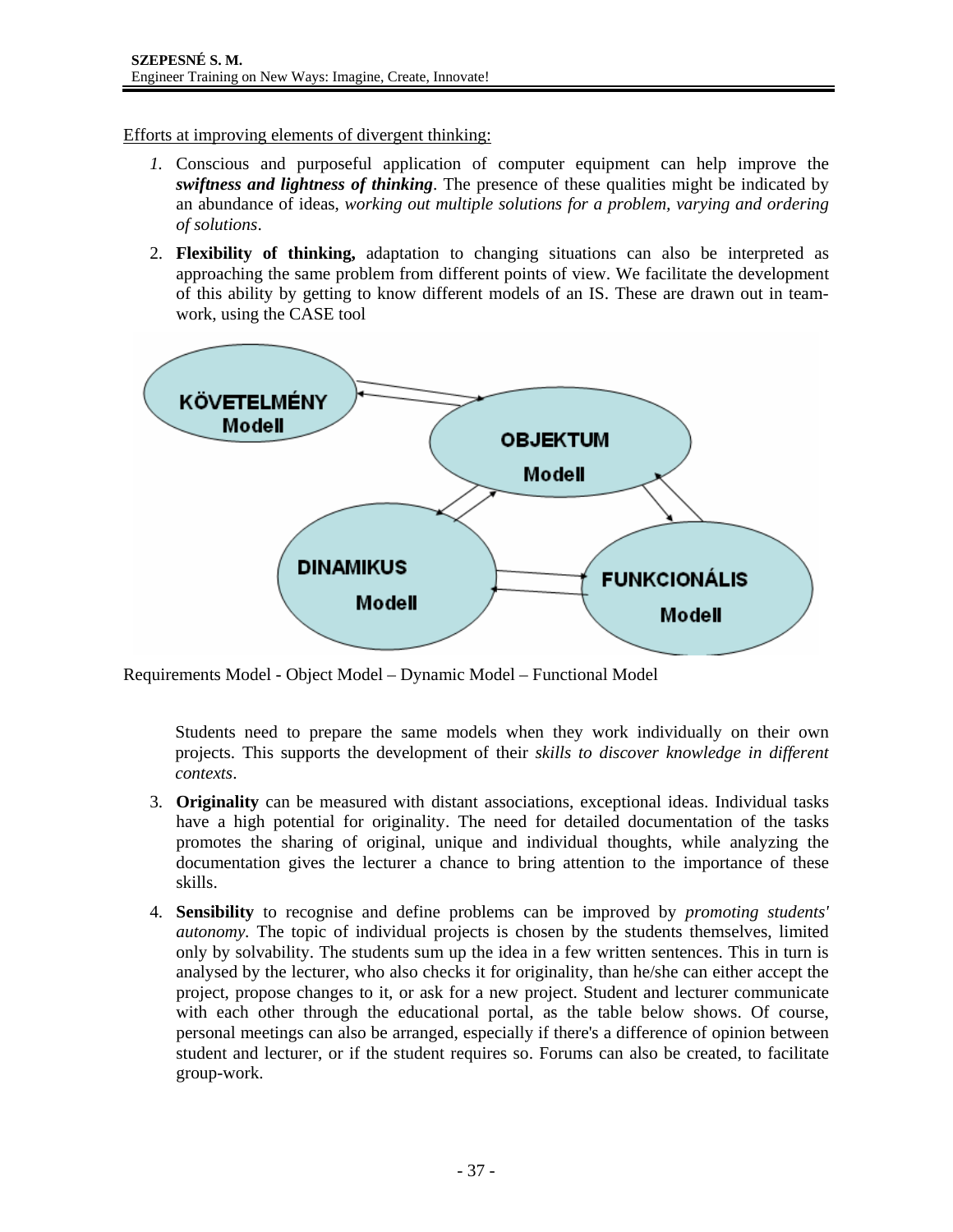

Project task proposal: Please sum up briefly (3-4 sentences) your idea of an information system that you will be working on during the semester Answer:

| Visszatelzés:Németh Zsolt:Téma tavaslat az 1 Házi feladathoz - Mozilla Firefox              |                                                                                                                                                                                                                                                                                                                 | $-10X$ |
|---------------------------------------------------------------------------------------------|-----------------------------------------------------------------------------------------------------------------------------------------------------------------------------------------------------------------------------------------------------------------------------------------------------------------|--------|
| http://www.egeo.hu/mod/assignment/submissions.php?id=27676userid=11166mode=single8offset=20 |                                                                                                                                                                                                                                                                                                                 |        |
| Dr. Szepesné Mária<br>2007 október 3., szerda, 10:53                                        | Pont: Nincs pontszám                                                                                                                                                                                                                                                                                            |        |
| $-1(8pt) -$<br>Trebuchet<br>H H 旧田伊佳 [ 2022   一 20 88                                       | うぜ 吸入的<br><b>KD CA</b><br><b>U</b><br>в<br>□◎◎雨 ○ 図                                                                                                                                                                                                                                                             |        |
| célok?                                                                                      | Jó ötlet! Gondolja át a rendszer jellemzőit! Milyen információkat szeretne szolgáltatni? Mik a                                                                                                                                                                                                                  |        |
| <b>Útvonal:</b> body                                                                        |                                                                                                                                                                                                                                                                                                                 |        |
| Változás mentése<br>Mégsem                                                                  | Save and show next<br>Következő                                                                                                                                                                                                                                                                                 |        |
| Németh Zsolt<br>2007 október 2., kedd, 07:45 (1 nap 14 óra kézei)                           | (38 s20)                                                                                                                                                                                                                                                                                                        |        |
| koordināta.                                                                                 | Székesfehérvár valamely körzetében elérhető ingyenes és fizetős wifi hotspotok adatainak kezelés<br>megjelenítése. A felhasználó le tudja kérdezni a környezetében lévő vezeték nélküli hálózatok adatait,<br>pl.: ár/ingyen, melyik szolgáltató, merre van pontosan az adó, hatótávolság, hozzáférési jelszó., |        |

We try to sustain the tension and motivation that the problem to be solved induces, by sectioning the project task. This way, we can expect threefold articulation of each part-task, as seen below: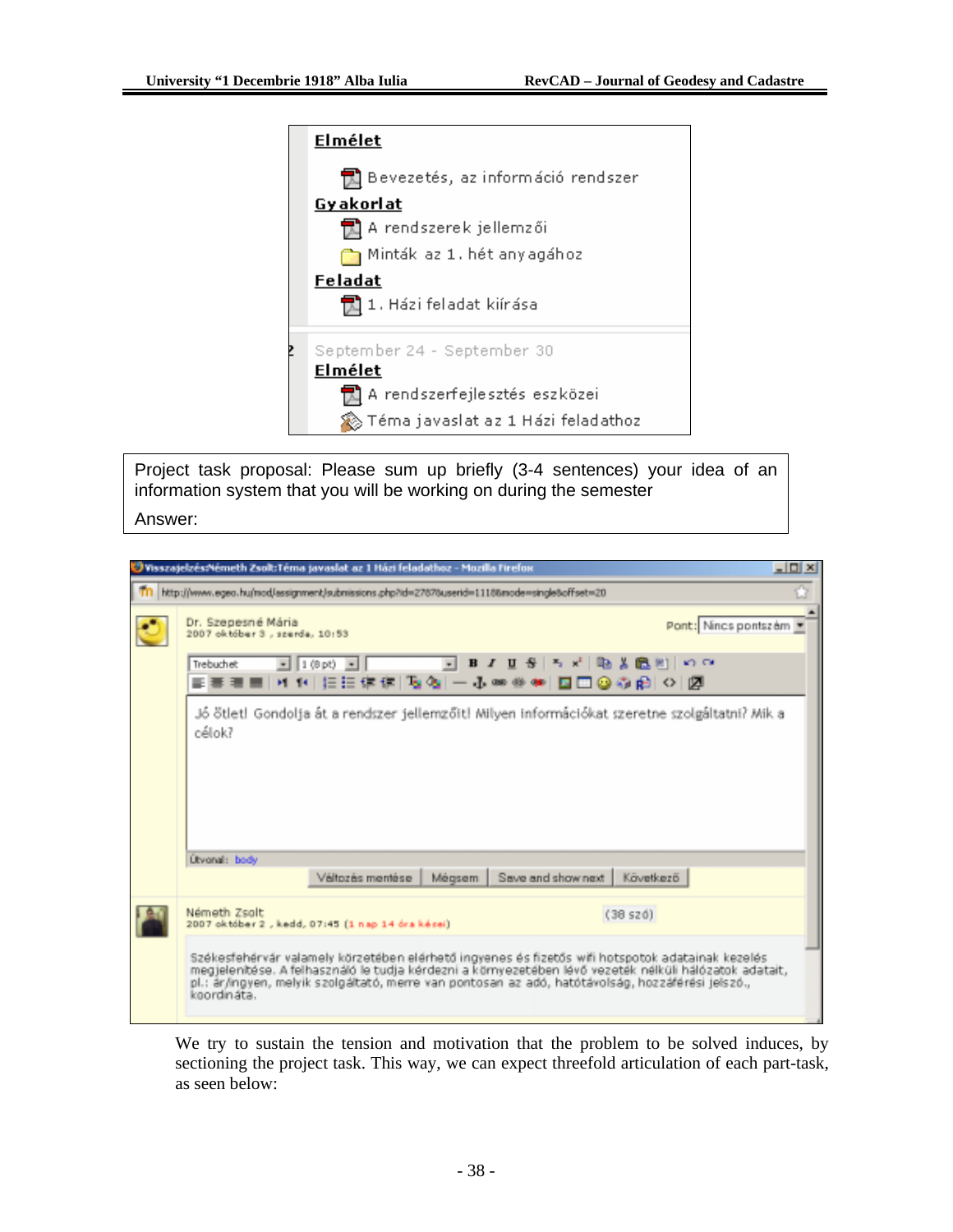

- 5. This requirement also develops the **skill of elaboration**, which shows how much the individual is able to elaborate an idea he or she has. *It means an effort to achieve a complex solution to the problem.*
- 6. **The ability to rephrase** is improved by exercising different ways of interpretation of knowledge. Description and planning of information systems is done through different models, but always with an object-oriented approach, following RUP (Rational Unified Process), and examining problems from different points of view.

| <b>Requirements Model</b> | Requirements the system has to meet. What<br>will it be used for (functional requirements),<br>and what other requirements it needs to meet<br>(non-functional requirements)<br>Usage chart, scenario, user interface |
|---------------------------|-----------------------------------------------------------------------------------------------------------------------------------------------------------------------------------------------------------------------|
| Static model              | Elements of the system and their connections.<br>Class diagram, with all of the objects and<br>connections. (Objects menu)                                                                                            |
| Dynamic model             | Dynamic Model defines system control. It<br>defines the order of operations, regardless of<br>what those do, what do they influence and<br>how.<br>Sequential and co-operational chart diagram.                       |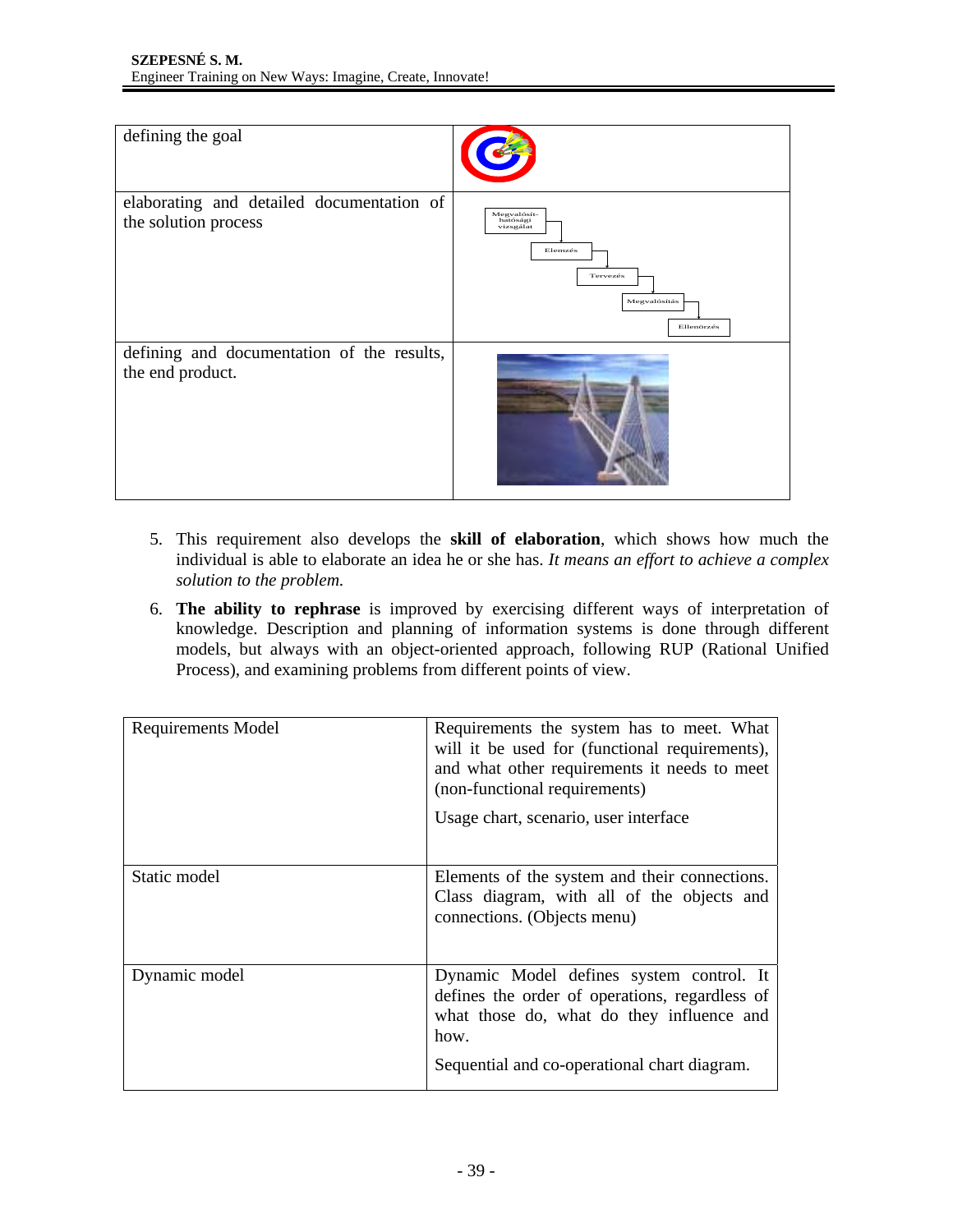| Functional model | Functional model only describes what the      |  |  |  |  |  |
|------------------|-----------------------------------------------|--|--|--|--|--|
|                  | system does, but not how and when it does it. |  |  |  |  |  |
|                  | Activity-, and data-flow chart                |  |  |  |  |  |

Improvement of the above skills is also promoted by the life-cycle model we follow (incremental/iterative) It requires the re-thinking and re-analyzing of both the problem and the IS. After analysis, modifications are made to the closing task, according to the Requirement Model.

| Model and the models serving as plans for the |  |  |  |                                                                                                                        |
|-----------------------------------------------|--|--|--|------------------------------------------------------------------------------------------------------------------------|
| IS.                                           |  |  |  |                                                                                                                        |
|                                               |  |  |  | Connection of IS models. Compiling the Evaluation of the project, feedback,<br>comparative analysis of the Requirement |



When developing a **creative personality** there are some *general factors* to be emphasised (self control, preciseness, discipline, self-confidence, bravery, independence, impulsiveness, critical-mindedness, playfulness, sense of humour, tolerance), as well as some *motivational factors* (interest, curiosity, sense of purpose and duty, willpower, perseverance, ambition).

Some of the tools we can use to promote motivation:

*diversity of questions* Questions can have a role in inspiring ideas of the solution. Questions that raise problems are usually like this. A question can point straight to the core of a problem situation, or show the contradiction between older knowledge, and a new procedure needed to resolve a new task. Thus they stimulate an active search after solution. Questions can shed new light on a goal. They make us feel we are presented something new and unusual. They motivate us emotionally, giving us a tension that urges active search for the ways of solution. The sense of longing and lack (for knowledge and answers) that a question raises is resolved when the problem is solved; giving a pleasant feeling of satisfaction that accompanies effective problem-solving. Questions can also aim at modifications for easier solution of a task, they can ask for a proposal of solution, they can communicate criticism, or raise doubts.

- *diversity* of *tasks* (analysis of these could be the subject of a separate paper)

#### - *methods for the evaluation of students achievement*

 (In our case, evaluation is supplemented by the interactive support of the educational portal. Students get constant feedback on their progress, and have the means for self-checking, which in turn increases the effectiveness of their work. The last task can give a chance to make up for earlier faults or deficiencies. Evaluation of the project is done by sharing individual projects, on a group evaluation session.

In our experience the bonus question has a high motivational value. This gives an opportunity to elaborate on the navigational chart and user interface of the IS. Apart from demonstrating skills in creative thinking, this gives a chance to show some aesthetic creativity, too.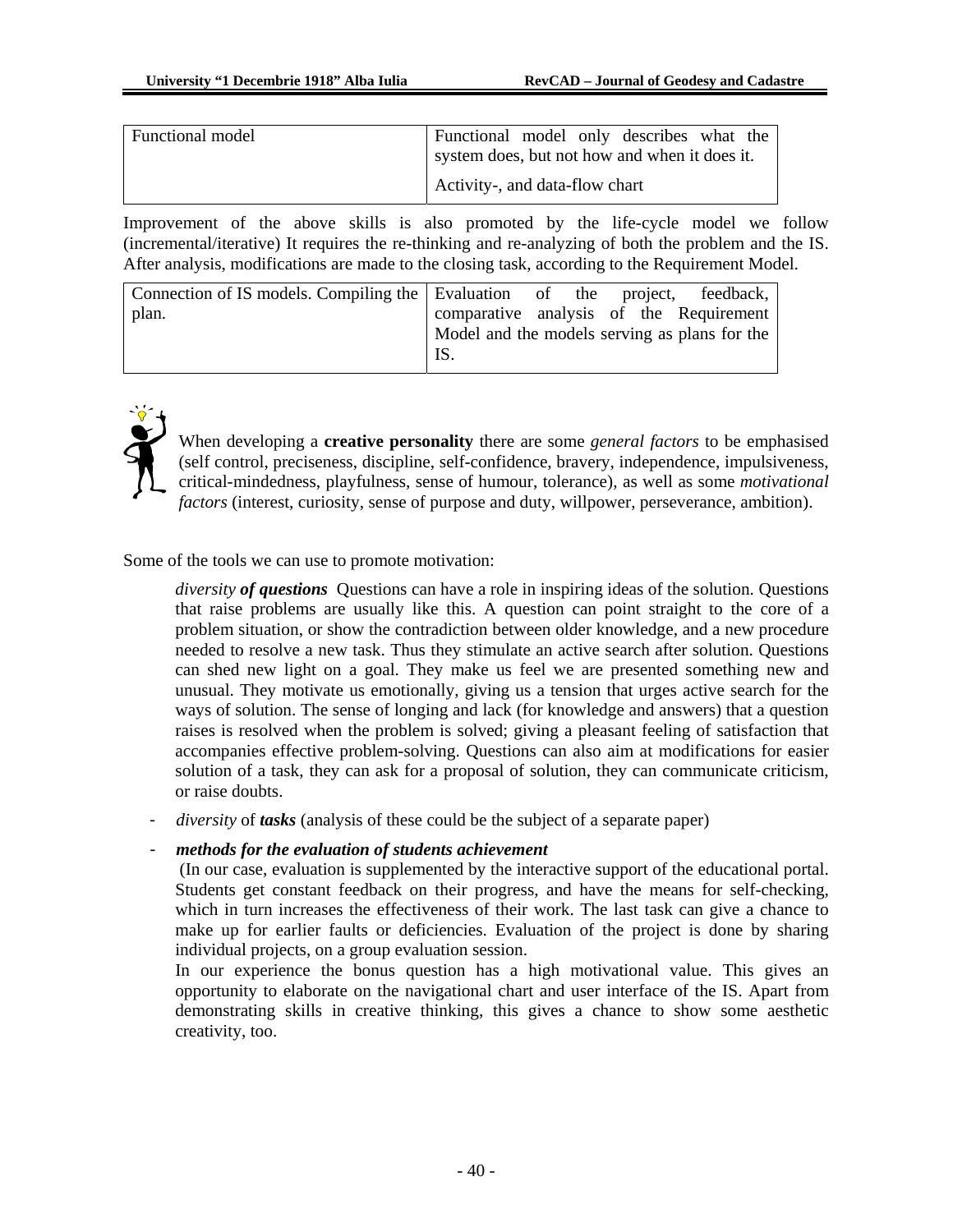

**The creative product** Creativity turns into innovation at the moment when creative thinking gives birth to a product. The product can be an idea (documented), a task, a whole plan or parts of it, or an actual product.

"Everyone knows certain things can not be accomplished, right until there comes someone who doesn't know about this and accomplishes them" Albert Einstein

The notion, the idea is thus translated into a useful product applicable in daily life. Planning is a creative activity that adds great value to innovation..



:

"Innovation is process burn out of a creative idea, that will later realise the idea it is burn out of." (Schumpeter, 1910).

While designing information systems we take care to develop written, oral and digital communication skills, too. These skills are required when gathering data, when preparing projects, and writing evaluation papers. Presentation of a project involves oral skills as well.

| www.eqeo.hu                                                 | ngme-deb<br>jelentionsett be (Kilépéz)<br>октатавтровта (                 |  |  |  |  |
|-------------------------------------------------------------|---------------------------------------------------------------------------|--|--|--|--|
| 5288-825                                                    | Spirkwazkio bekapcsokka                                                   |  |  |  |  |
| Implementation and testing of systems.<br>System follow-up. | Logical and aesthetic analysis of the project<br>plan and user interface. |  |  |  |  |
| Presentation of completed information<br>system.            | Presentation and evaluation of the project                                |  |  |  |  |

Creativity and innovation are not just a way of thinking, but a general approach that helps one to keep renewing their knowledge and apply it creatively to different professional fields.

# **SUMMARY**

European Year of Creativity and Innovation is a comprehensive initiative spanning many sectors including but not limited to teaching and training, culture, enterprise-development, cohesion politics, rural development, R&D, creative industry (including architecture), audiovisual sector, and information society.

I tried to demonstrate possibilities in education to promote the following features of this European initiative:

- maintaining and strengthening creative forms of self-expression in adulthood,
- usage of information and communication technologies as a medium for creative selfexpression,
- an example for technical sciences developing an active, innovative way of thinking,